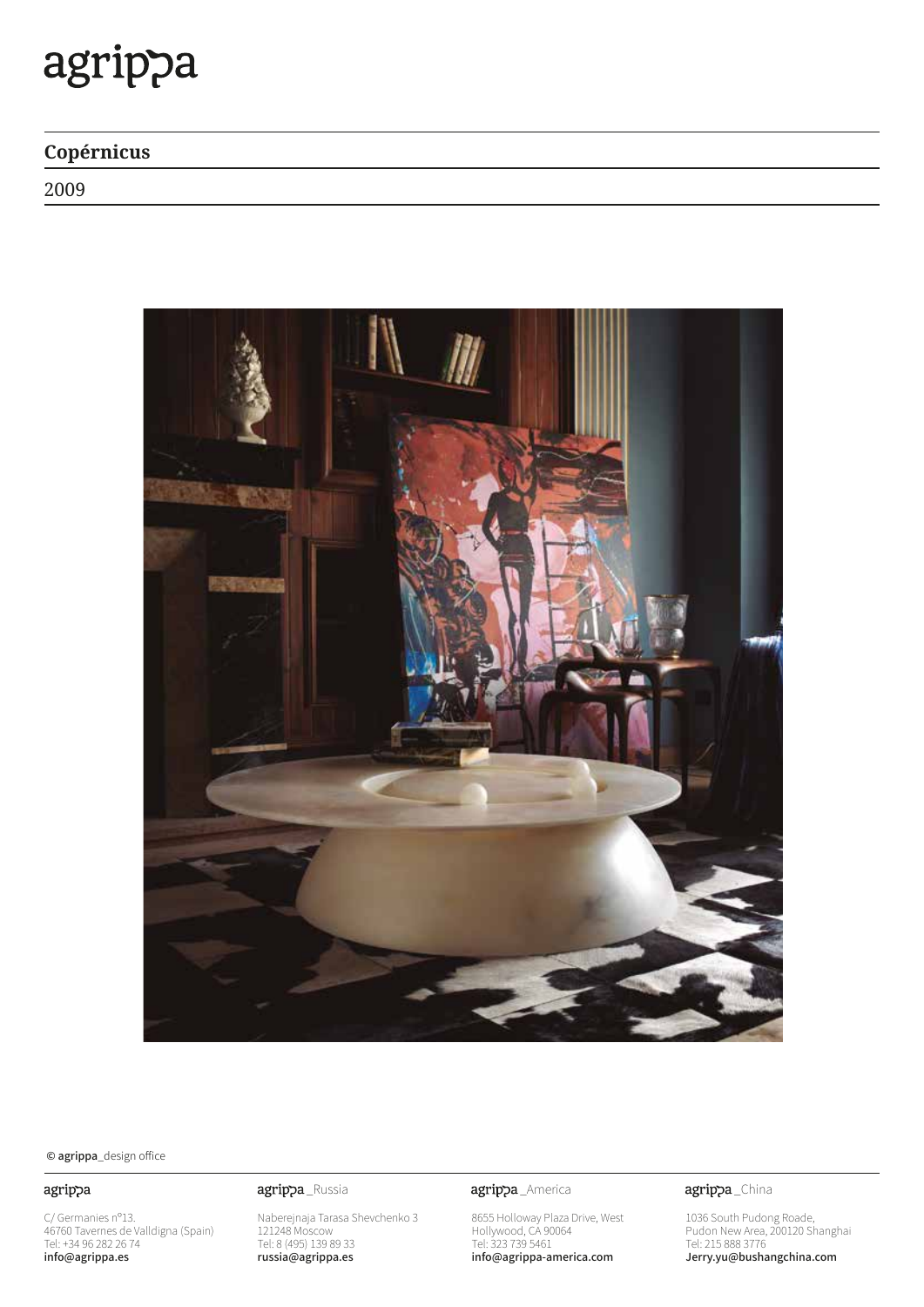# agrippa

|  | Copérnicus |
|--|------------|
|  |            |
|  |            |

2009

This onix table is the epiphany of engineering. The core of the stone has been emptied to allow for weight management. Being semi-translucent, the stone lit from below creates a beautiful ethereal effect. Additionally, the top has an incorporated mechanism that allows it to rotate 360 degrees.

Esta mesa de onice esla epifanía de la ingeniería. El núcleo de la piedra ha sido vaciado para permitir el control de peso. Al ser semi-transparente, la piedra iluminada desde abajo crea un bonito efecto etéreo. Además, la parte superior tiene un mecanismo incorporado que permite que gire 360 grados.

#### Shipment information

| Qty                                        | 1 hox                                                       |
|--------------------------------------------|-------------------------------------------------------------|
| Volume                                     | 2,06 m <sup>3</sup> / 72,74 ft <sup>3</sup>                 |
| Gross weight                               | 230 kg. / 4104,32 lb.                                       |
| Item dimension<br>(height x width x depth) | $120 \times 120 \times 127$ cm.<br>47.24 " x 47.24 " x 50 " |





© agrippa

#### agrippa

C/ Germanies nº13. 46760 Tavernes de Valldigna (Spain) Tel: +34 96 282 26 74 info@agrippa.es

Naberejnaja Tarasa Shevchenko 3 121248 Moscow Tel: 8 (495) 139 89 33 russia@agrippa.es

agrippa\_Russia agrippa\_America

8655 Holloway Plaza Drive, West Hollywood, CA 90064 Tel: 323 739 5461 info@agrippa-america.com

agrippa\_China

1036 South Pudong Roade, Pudon New Area, 200120 Shanghai Tel: 215 888 3776 Jerry.yu@bushangchina.com